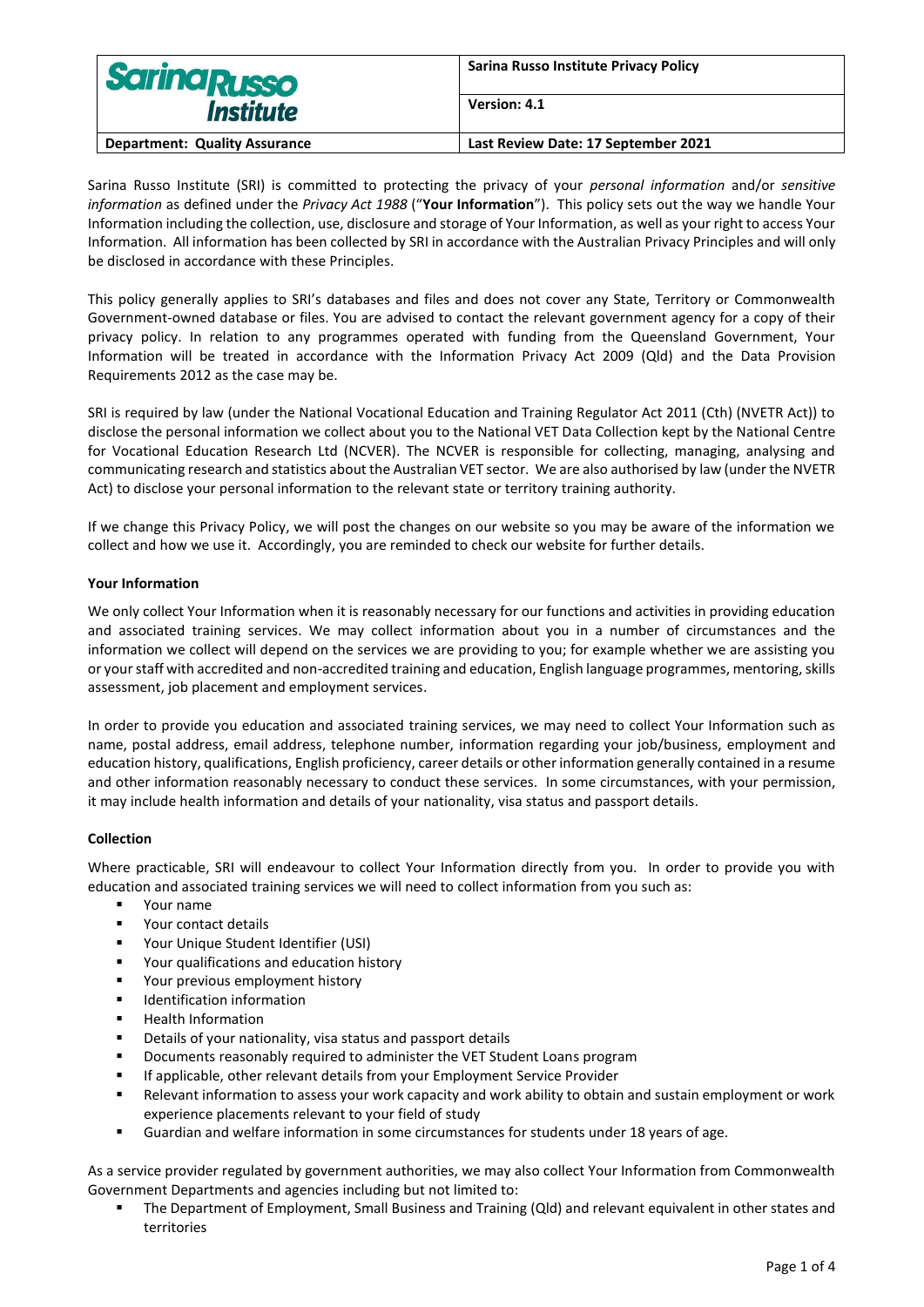

**Version: 4.1**

- The Department of Home Affairs (Commonwealth)
- Department of Foreign Affairs and Trade (Commonwealth)
- The Department of Education, Skills and Employment (Commonwealth)
- Your Commonwealth Government contracted Employment Service Provider
- Your insurer, including, for international students, your overseas health insurance cover provider.

To provide you with education and associated training services we may also collect Your Information from other third parties such as:

■ Anyone nominated by you

At, or as soon as practicable after, SRI collects Your Information we will take reasonable steps to ensure you are made aware of:

- SRI's identity and how you can contact us;
- Your rights with regard to accessing Your Information;
- The purpose for which Your Information was collected;
- To whom we usually disclose Your Information;
- Our requirement to collect particular or further information to comply with law or our Government contractual obligations; and
- The main consequences, if any, for you if you do not provide all or part of the information we require.

If we receive unsolicited information we will determine if we could have collected this information had we solicited it ourselves. If we determined we could not, and the information is not in a Commonwealth record, we will destroy or deidentify the information.

SRI will only collect Your Information by lawful and fair means.

## **Use and Disclosure**

We will use our best efforts to ensure Your Information remains private and is used only for the purposes you agree to.

SRI will not reveal, disclose, sell, distribute, rent, licence, share or pass Your Information to a third party, other than those that we have a binding agreement with ensuring that the third party affords Your Information similar levels of protection as we do.

In order to provide you with education and associated training services, we may need to disclose Your Information to third parties such as:

- **.** The Department of Education, Skills and Employment including under the VET Student Loans program (Commonwealth)
- The Department of Home Affairs (Commonwealth)
- Department of Foreign Affairs and Trade (Commonwealth)
- The Australian Skills Quality Authority (ASQA), the Tertiary Education Quality and Standards Agency (TEQSA) and other regulatory bodies and authorised agencies (including for monitoring and evaluation purposes)
- The National Centre for Vocational Education Research (NCVER)
- The Department of Employment, Small Business and Training (Qld) and relevant equivalent in other states and territories (including for monitoring and evaluation purposes)
- Organisations conducting student surveys and researcher
- Other students where it is reasonably required to facilitate group projects or assessments
- Centrelink/Services Australia
- Other bodies who require registration of training e.g. the Department of Justice or state occupational health and safety authorities
- Potential employers or Your employer
- Your Employment Service Provider
- Work Experience Providers
- Recruitment Agencies or Group Training Organisations
- Universities or other training providers
- Your insurer, including, for international students, your overseas health insurance cover provider.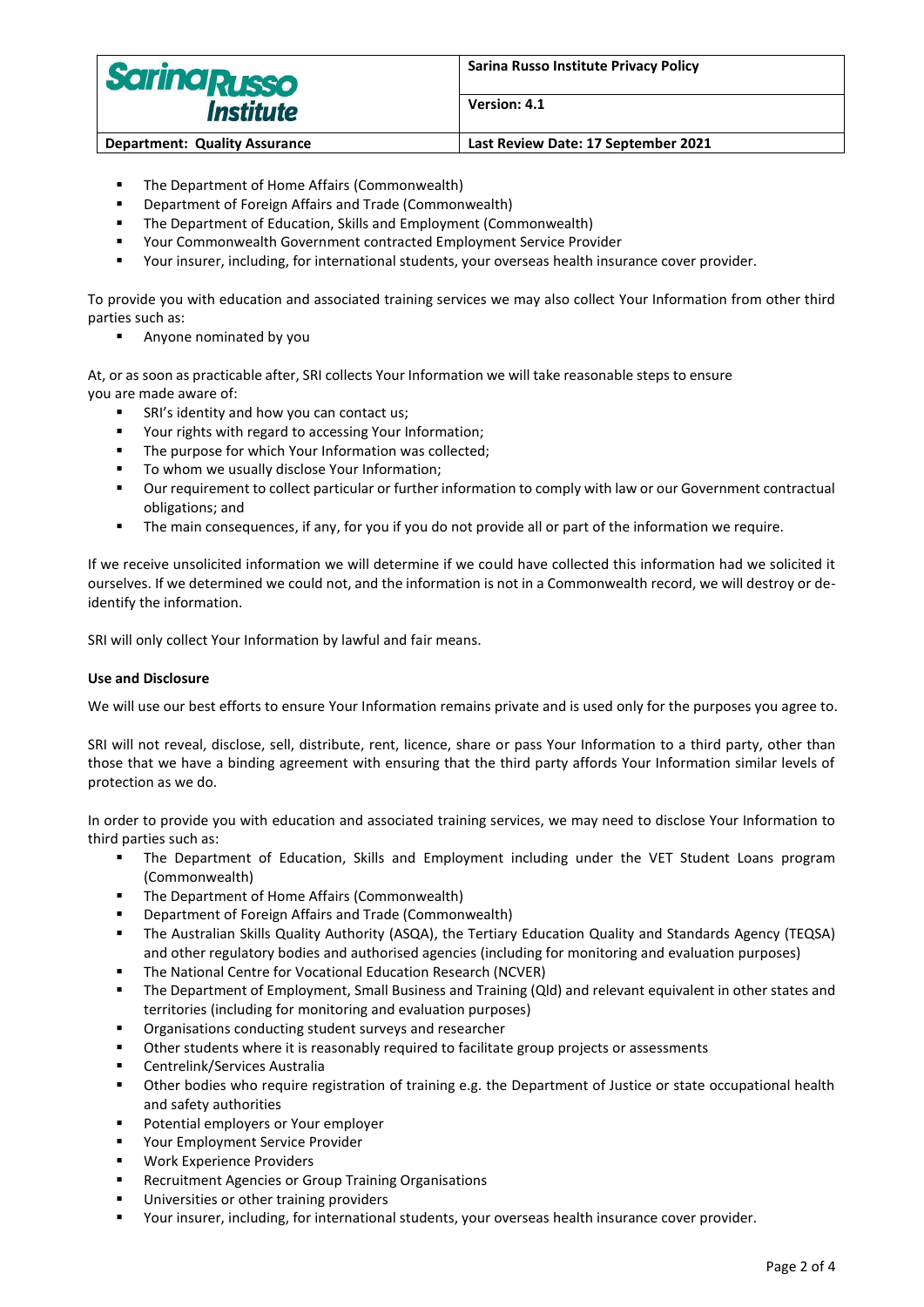

- Your agent or your sponsor
- Homestay Providers
- Tuition Protection Services (TPS) which operates under the ESOS Act 2000
- Australian Students Tuition Assurance Scheme (ASTAS)

Further, we may use and disclose Your Information to provide you with education and associated training services specific to you at point of collection or for another purpose if:

- You would reasonably expect us to disclose it for that purpose;
- That purpose is directly related to the purpose specified to you at the time of collection.
- **■** SRI reasonably believes the use is necessary to lessen or prevent a serious threat to an individual's life, health or safety or to public health or safety and it is unreasonable or impractical to obtain your consent;
- SRI has reason to suspect that unlawful activity has been, or is being engaged in, and uses the information as part of its investigation, or in reporting its concerns to the relevant authority;
- The use and disclosure is specifically authorised by law; or
- Any other exceptions provided in the *Privacy Act 1988*.

SRI does not disclose Your Information to unrelated entities for the purposes of direct marketing unrelated products or services.

## **Data Quality**

SRI will take reasonable steps to ensure that Your Information is accurate, up-to-date, complete and relevant. You are encouraged to help us keep Your Information accurate, complete and up-to-date by contacting your consultant or this organisation and inform us of any changes to your details. You can contact us on privacy@sarinarusso.com.au

## **Data Security**

At SRI we are committed to protecting the privacy of Your Information. A Student file will be opened at enrolment so your studies and results will be recorded on a regular basis until the completion of your course. The file will be archived in accordance with the National VET Regulator Standards.

We take reasonable steps to protect Your Information from misuse, loss, interference and from unauthorised access, modification or disclosure. We ensure this by having such security measures as:

- Individual password access to systems and databases
- Secure data storage

All staff confirm their acceptance of the Electronic Use and Security Policy.

We will also take reasonable steps to destroy or permanently de-identify Your Information if it is no longer required for any purpose unless it is contained in a Commonwealth record or required by law.

We will make every possible effort to keep the personal information current and accurate, however it is your responsibility to inform and update your personal information held in our records and systems.

Any change of Your personal details must be reported to us as soon as practicable with required evidences specified in the relevant forms.

## **Access and Correction**

You will be provided the opportunity to access Your Information and correct that information if you determine it is incorrect. SRI will allow any person on whom records are maintained to have access to those records unless Government contractual requirements or legislation (e.g. Freedom of Information Act) requires or authorises the refusal of access. To obtain access to Your Information please make a request to your closest SRI office. Before giving access to information, SRI will require that you provide proof of identification and this along with details of your request will be recorded on your file.